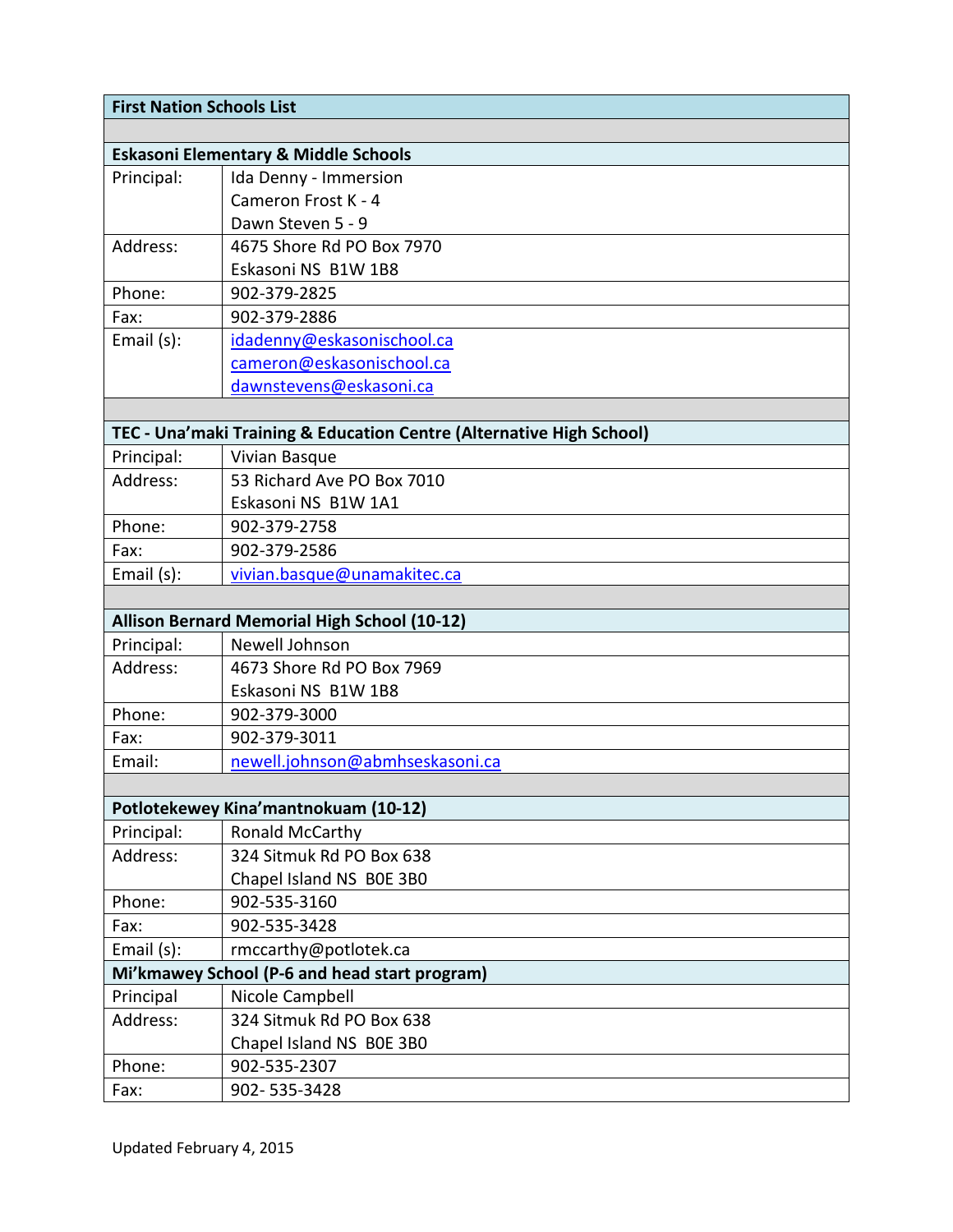| Email (s):                              | ncampbell@potlotek.ca                                      |  |
|-----------------------------------------|------------------------------------------------------------|--|
|                                         |                                                            |  |
|                                         | Indian Brook School - L'nu Sipu'k Kina'moukoum             |  |
| Principal                               | Sarah Doucet                                               |  |
| Vice P:                                 | Jonathan Crawford                                          |  |
| Address:                                | 579 Church Street                                          |  |
|                                         | Hants County NS BON 1WO                                    |  |
| Phone:                                  | 902-758-1229                                               |  |
| Fax:                                    | 902-236-3049                                               |  |
| Email (s):                              | sdoucet@shubenacadieband.ca                                |  |
|                                         | jcrawford@sipeknekatik.ca                                  |  |
|                                         |                                                            |  |
| <b>Membertou Elementary School(P-6)</b> |                                                            |  |
| Principal:                              | <b>Sharon Bernard</b>                                      |  |
| Address:                                | 171 Tupsi Drive                                            |  |
|                                         | Membertou, NS                                              |  |
|                                         | <b>B1S 3W8</b>                                             |  |
| Phone:                                  | 902-562-2205                                               |  |
| Fax:                                    | 902-562 4561                                               |  |
| Email (s):                              | sbernard@membourtouschool.ca                               |  |
|                                         |                                                            |  |
|                                         | <b>Pictou Landing First Nation Elementary School (K-6)</b> |  |
| Principal:                              | <b>Irene Endicott</b>                                      |  |
| Address:                                | 43 Gym Rd RR#2                                             |  |
|                                         | PO Box 116 Site #6                                         |  |
|                                         | Pictou Landing NS BOK 1X0                                  |  |
| Phone:                                  | 755-9954                                                   |  |
| Fax:                                    | 902-752-4916                                               |  |
| Email (s):                              | irenee@pictoulandingschool.ca                              |  |
|                                         |                                                            |  |
|                                         | Waycobah First Nation - We'koqma'q Elementary School       |  |
| Principal:                              | Joanne Alex                                                |  |
| Vice P                                  | John L. Bernard                                            |  |
| Address:                                | 80 Reservation Rd PO Box 209                               |  |
|                                         | Whycocomagh NS BOE 3MO                                     |  |
| Phone:                                  | 902-756-9000/ VP 756-9000                                  |  |
| Fax:                                    | 902-756-2171                                               |  |
| Email (s):                              | joanna@wfns.ca                                             |  |
|                                         |                                                            |  |
|                                         | <b>Wagmatcookewey School (P-12)</b>                        |  |
| Principal:                              | Marjorie Pierro                                            |  |
| Address:                                | 126 Rear Humes Rd                                          |  |
|                                         | Wagmatcook NS B0E 3N0                                      |  |